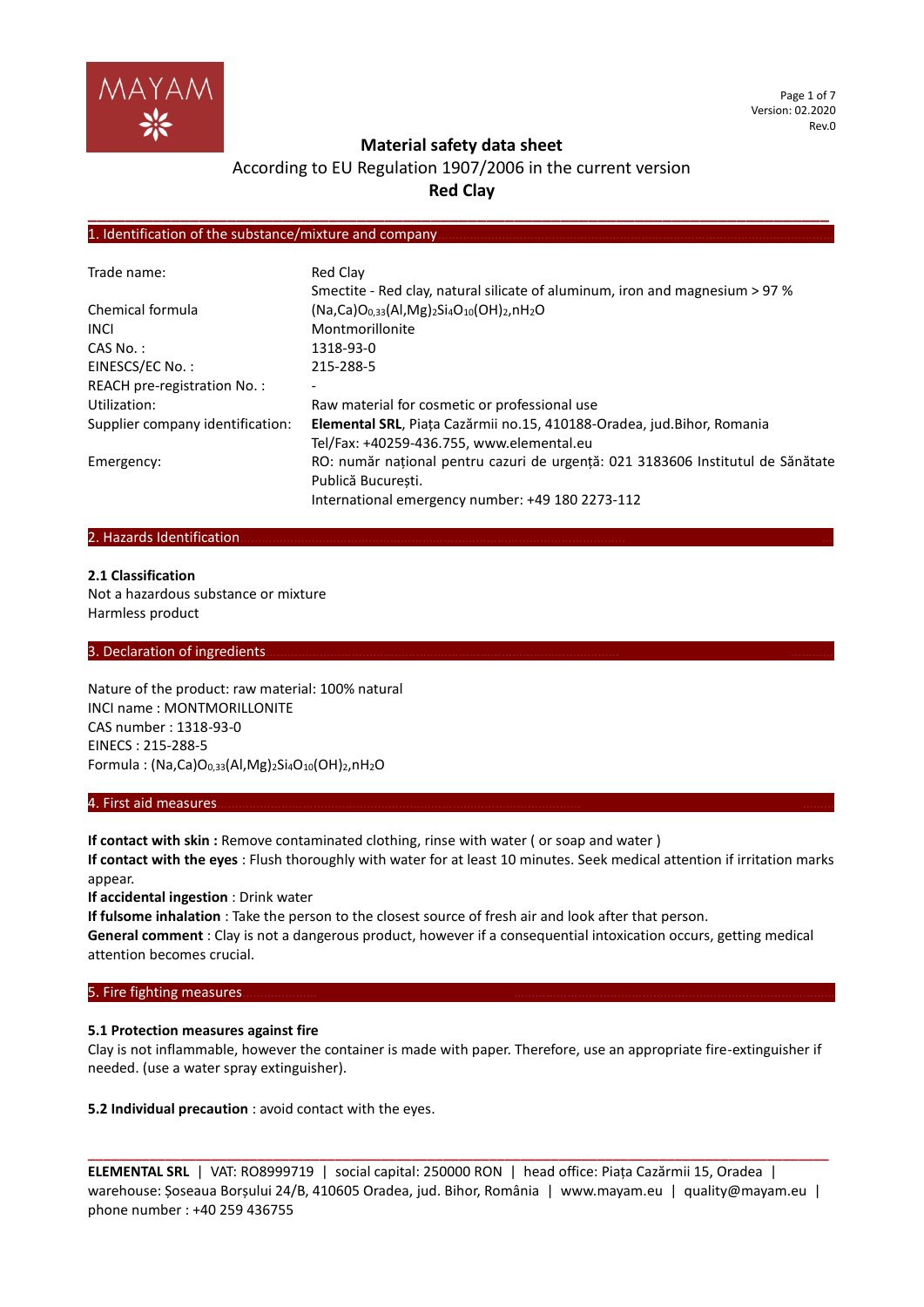

According to EU Regulation 1907/2006 in the current version **Red Clay**

**\_\_\_\_\_\_\_\_\_\_\_\_\_\_\_\_\_\_\_\_\_\_\_\_\_\_\_\_\_\_\_\_\_\_\_\_\_\_\_\_\_\_\_\_\_\_\_\_\_\_\_\_\_\_\_\_\_\_\_\_\_\_\_\_\_\_\_\_\_\_\_\_\_\_\_\_\_\_\_\_**

#### 6. Accidental release measures.

**Precaution to protect the environment** : avoid to spill in the sewer, in the ground or in any aquatic surroundings. **Cleaning methods** : Use a broom or a vacuum.

#### 7. Handling and storage.

**Handling:** Avoid contact with the eyes. Follow the usual hygiene rules. Keep rooms well aired out. **Storage :** It is recommended to store the clay in closed wooden barrels, preferably filled up and sheltered away from extreme temperatures and humidity.

#### 8. Exposure controls / personal protection.

**Exposure control** : Keep rooms well aired.

**Breathing protection** : In the case of poor ventilation, wear a self contained breathing device.

**Hand protection** : When it is necessary to wear gloves, rather use natural rubber gloves.

**Eye protection** : If an eye protection is necessary, rather use waterproof glasses.

**Skin protection** : In function of the organisation of the workplace, wear special clothing which protects from contamination made by the smell of personal clothes. Follow the usual rules of hygiene.

### 9. Physical and chemical properties

Appearance Fine powder Particle size < 77µm Color Red Odor Odorless Density  $0.7 - 0.8$  g/cm<sup>3</sup> Cation exchange Capacity(CEC) > 59.5 Meq per 100 g Loss of Ignition ( 1000°C ) 15.83 %

### 10. Stability and reactivity

Good stability to common temperatures, keep away from humidity. Avoid exposure to temperatures which are close to the flash-point. Do not heat up. Avoid contact with oxidizing agents.

### 11. Toxicological information.

Complying with the standard EEC rules.

### 12. Ecological information

Ecological: No data available.

Environmental Impact: Safe under normal use. Packaging material is compatible with solid waste disposal Does not contain any « perhalogen » substance, ar any similar product made to remain in the environment.

**ELEMENTAL SRL** | VAT: RO8999719 | social capital: 250000 RON | head office: Piața Cazărmii 15, Oradea | warehouse: Șoseaua Borșului 24/B, 410605 Oradea, jud. Bihor, România | www.mayam.eu | quality@mayam.eu | phone number : +40 259 436755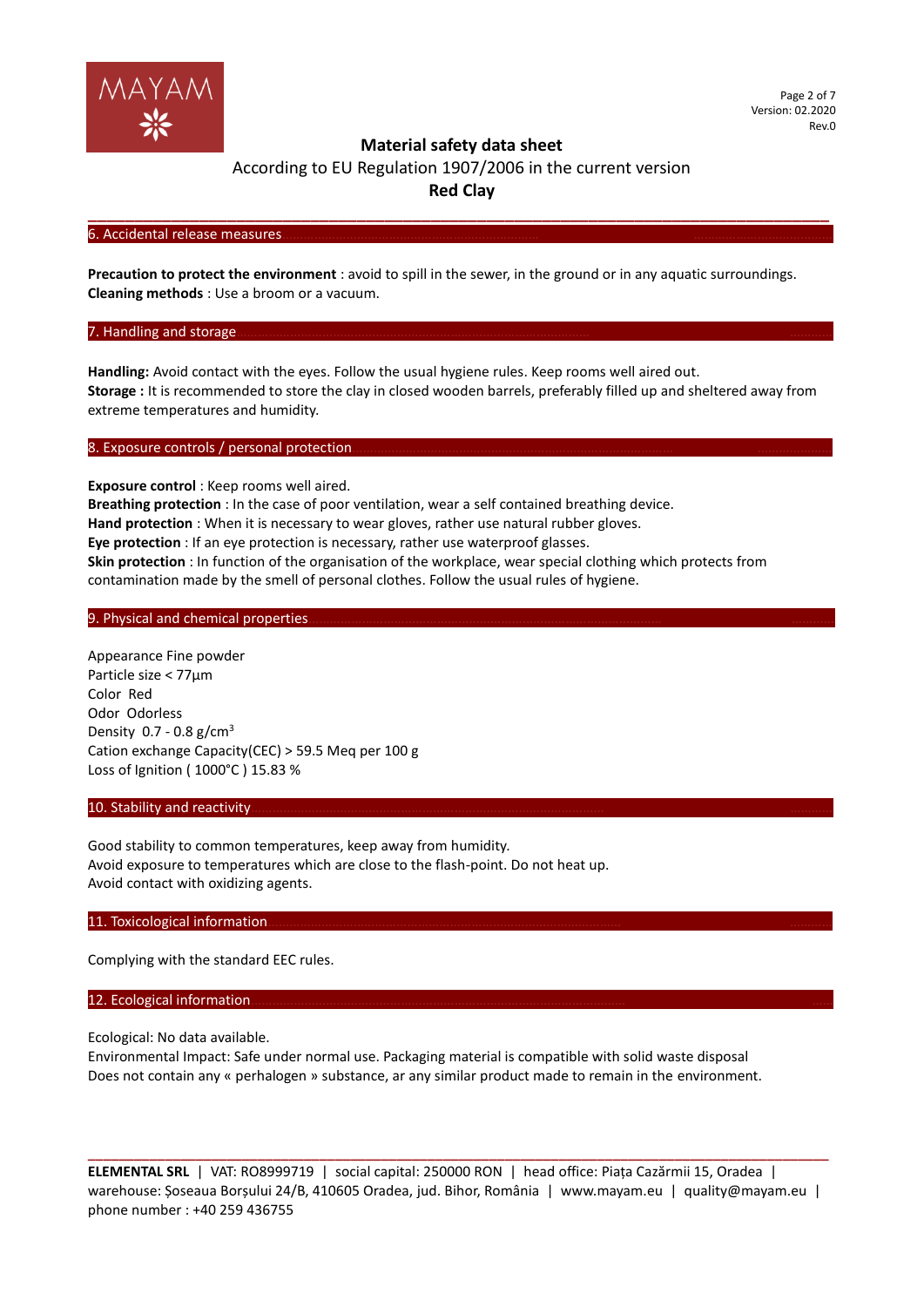

# According to EU Regulation 1907/2006 in the current version **Red Clay**

**\_\_\_\_\_\_\_\_\_\_\_\_\_\_\_\_\_\_\_\_\_\_\_\_\_\_\_\_\_\_\_\_\_\_\_\_\_\_\_\_\_\_\_\_\_\_\_\_\_\_\_\_\_\_\_\_\_\_\_\_\_\_\_\_\_\_\_\_\_\_\_\_\_\_\_\_\_\_\_\_**

This product was not subject to any « ecotoxicologic » tests. Due to the difficulty of using the common « ecotoxicologic » test methods to predict the impact of the various ways of contact with vulnerable areas in the ecosystem, this product must be considered and handled as if it were a potential threat for the environment. Take therefore all necessary precautions.

#### 13. Disposal considerations

Garbage and refuse must be eliminated in keeping with the rules the European union or according to the national or regional legislation currently enacted.

### 14. Transport information.

In the case of an accidental leak or fire during transportation, please consult the above instructions.

### 15. Regulatory information

Pure raw material. May be destined to private use under that form or to industrial use.

#### 16. Additional information.

#### **16.1 Abbreviations**

ADR: European Agreement concerning the International Carriage of Dangerous Goods by Road. CAS: Chemical Abstracts Service (division of the American Chemical Society). CLP: Classification, Labeling, Packaging. DNEL: Derived No Effect Level. EINECS: European Inventory of Existing Commercial Chemical Substances. GHS: Globally Harmonized System of Classification and Labeling of Chemicals. IATA: International Air Transport Association. IATA-DGR: Dangerous Goods Regulation by the "International Air Transport Association" (IATA). ICAO: International Civil Aviation Organization. ICAO-TI: Technical Instructions by the "International Civil Aviation Organization" (ICAO). IMDG: International Maritime Code for Dangerous Goods. INCI: International Nomenclature of Cosmetic Ingredients. LTE: Long-term exposure. PNEC: Predicted No Effect Concentration. RID: Regulation Concerning the International Transport of Dangerous Goods by Rail. STE: Short-term exposure. STEL: Short Term Exposure limit. STOT: Specific Target Organ Toxicity.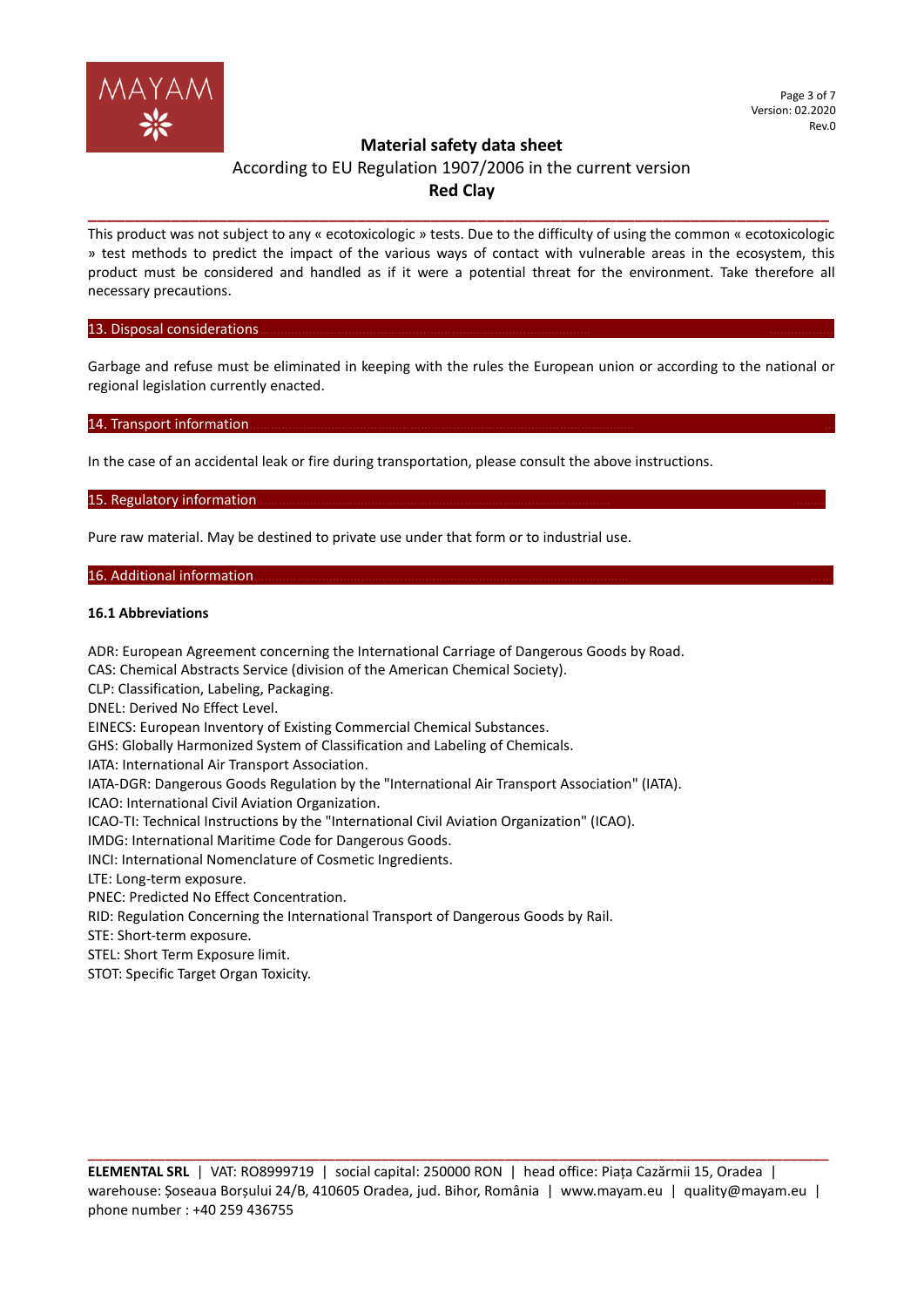

Page 4 of 7 Version: 02.2020 Rev.0

# **Material safety data sheet**

# According to EU Regulation 1907/2006 in the current version **Red Clay**

**\_\_\_\_\_\_\_\_\_\_\_\_\_\_\_\_\_\_\_\_\_\_\_\_\_\_\_\_\_\_\_\_\_\_\_\_\_\_\_\_\_\_\_\_\_\_\_\_\_\_\_\_\_\_\_\_\_\_\_\_\_\_\_\_\_\_\_\_\_\_\_\_\_\_\_\_\_\_\_\_**

| <b>ALLERGENS</b>                                                      | <b>PRESENCE</b> |
|-----------------------------------------------------------------------|-----------------|
| Sulphites                                                             | No              |
| Peanut And derived producs (including oil)                            | No              |
| Almond and derivatives (including oil)                                | No              |
| Hazelnut and derivatives (including oil)                              | No              |
| Cashew nut and derivatives (including oil)                            | No              |
| Macadamia nut (including oil)                                         | No              |
| Pecan nut and derivatives (including oil)                             | No              |
| Queesland nut and derivatives (including oil)                         | No              |
| Brazilian nut and derivatives (including oil)                         | No              |
| Nuts and derivatives (including oil)                                  | No              |
| Pine nut and derivatives (including oil)                              | No              |
| Pistachio and derivatives                                             | No              |
| Other shell fruits or derivatives                                     | No              |
| Eggs and ovoproduits                                                  | No              |
| Fish - crustaceans and derived products (including gelatine)          | No              |
| Soy and derived products (including lecithin)                         | No              |
| Gluten coming from:                                                   |                 |
| wheat                                                                 | No              |
| rye                                                                   | No              |
| barley                                                                | <b>No</b>       |
| spelt                                                                 | No              |
| oat                                                                   | No              |
| hybrid kinds and products derived fril gluten                         | No              |
| products taken from cereals containing gluten                         | No              |
| kamut                                                                 | No              |
| milk                                                                  | No              |
| Dairy products including lactose, any other product derived from milk | No              |
| Sesame and derivatives (including oil)                                | No              |
| Lupine and derivatives                                                | No              |

# **PRESENCE OF ALLERGENS IN THE RAW MATERIALS**

**ELEMENTAL SRL** | VAT: RO8999719 | social capital: 250000 RON | head office: Piața Cazărmii 15, Oradea | warehouse: Șoseaua Borșului 24/B, 410605 Oradea, jud. Bihor, România | www.mayam.eu | quality@mayam.eu | phone number : +40 259 436755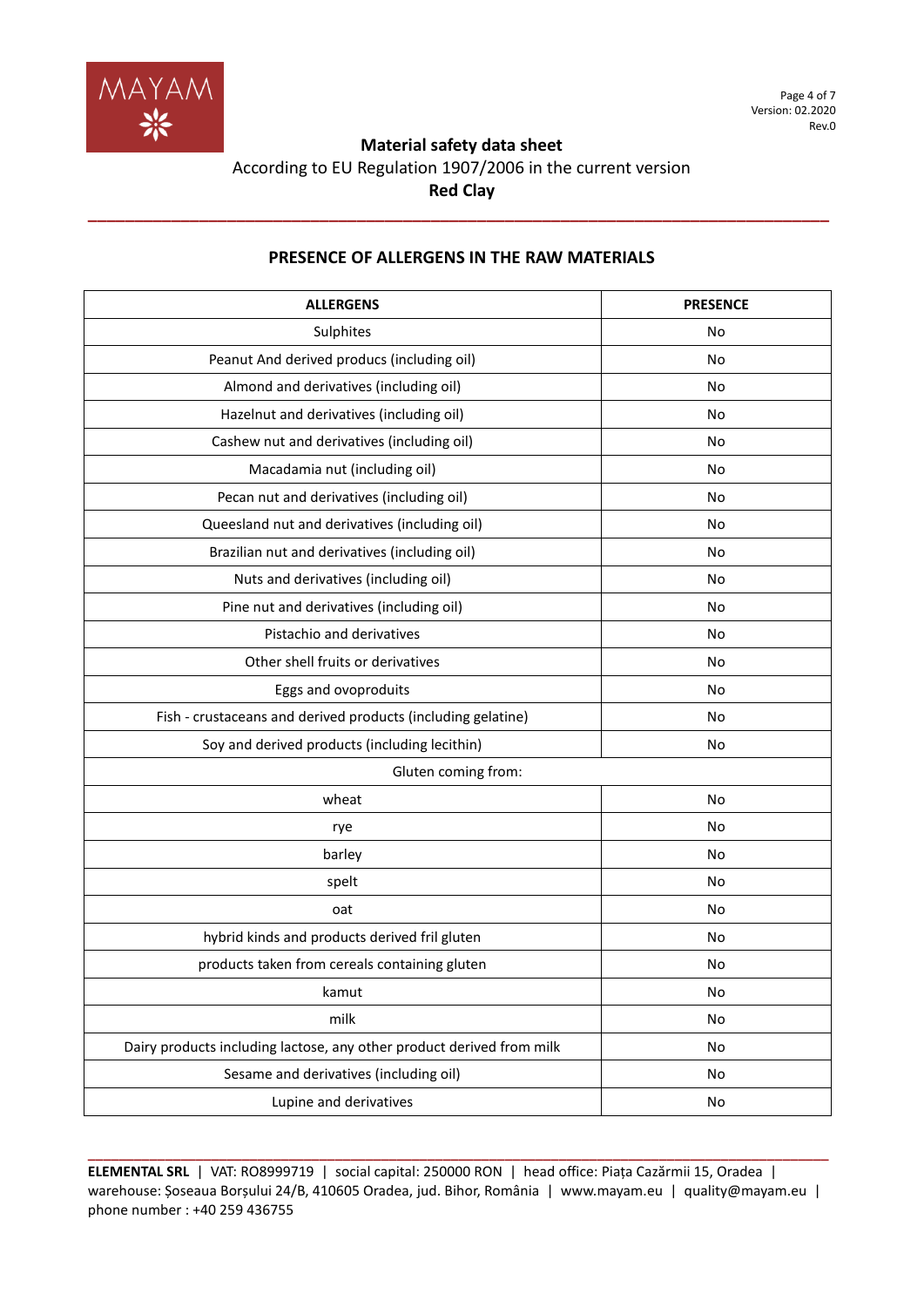

# According to EU Regulation 1907/2006 in the current version **Red Clay**

| Celery and derivatives  | No. |
|-------------------------|-----|
| Mustard and derivatives | No  |

# **PRESENCE OF TRACES OF ALLERGENS (Risk of crossed contamination)**

| <b>ALLERGENS</b>                                                | <b>FACTORY</b> | <b>WORKSHOP</b> | <b>PRODUCTION</b><br><b>LINE</b> | <b>FORM</b><br>(Seed, Flour, Oil) |
|-----------------------------------------------------------------|----------------|-----------------|----------------------------------|-----------------------------------|
| Sulphites                                                       | No             | No              | No                               | No                                |
| Peanut And derived producs (including oil)                      | No             | No              | No                               | No                                |
| Almond and derivatives (including oil)                          | No             | No              | No                               | No                                |
| Hazelnut and derivatives (including oil)                        | No             | No              | No                               | No                                |
| Cashew nut and derivatives (including oil)                      | No             | No              | No                               | No                                |
| Macadamia nut (including oil)                                   | No             | No              | No                               | No                                |
| Pecan nut and derivatives (including oil)                       | No             | No              | No                               | No                                |
| Queensland nut and derivatives<br>(including oil)               | No             | No              | No                               | No                                |
| Brazilian nut and derivatives (including oil)                   | <b>No</b>      | No              | <b>No</b>                        | No                                |
| Nuts and derivatives (including oil)                            | No             | No              | No                               | No                                |
| Pine nut and derivatives (including oil)                        | No             | No              | No                               | No                                |
| Pistachio and derivatives                                       | No             | No              | No                               | No                                |
| Other shell fruits or derivatives                               | No             | No              | No                               | No                                |
| Eggs and ovoproduits                                            | No             | No              | No                               | <b>No</b>                         |
| Fish - crustaceans and derived products<br>(including gelatine) | No             | No              | No                               | No                                |
| Soy and derived products (including lecithin)                   | No             | No              | No                               | No                                |
| Gluten coming from:                                             | No             | No              | No                               | No                                |
| wheat                                                           | No             | No              | No                               | No                                |
| rye                                                             | No             | No              | No                               | No                                |
| barley                                                          | No             | No              | No                               | No                                |
| spelt                                                           | No             | No              | No                               | No                                |
| oat                                                             | No             | No              | No                               | No                                |
| hybrid kinds and products derived from gluten                   | N <sub>o</sub> | <b>No</b>       | <b>No</b>                        | No                                |
| products taken from cereals containing gluten                   | No             | No              | No                               | No                                |
| kamut                                                           | No             | No              | No                               | No                                |

**ELEMENTAL SRL** | VAT: RO8999719 | social capital: 250000 RON | head office: Piața Cazărmii 15, Oradea | warehouse: Șoseaua Borșului 24/B, 410605 Oradea, jud. Bihor, România | www.mayam.eu | quality@mayam.eu | phone number : +40 259 436755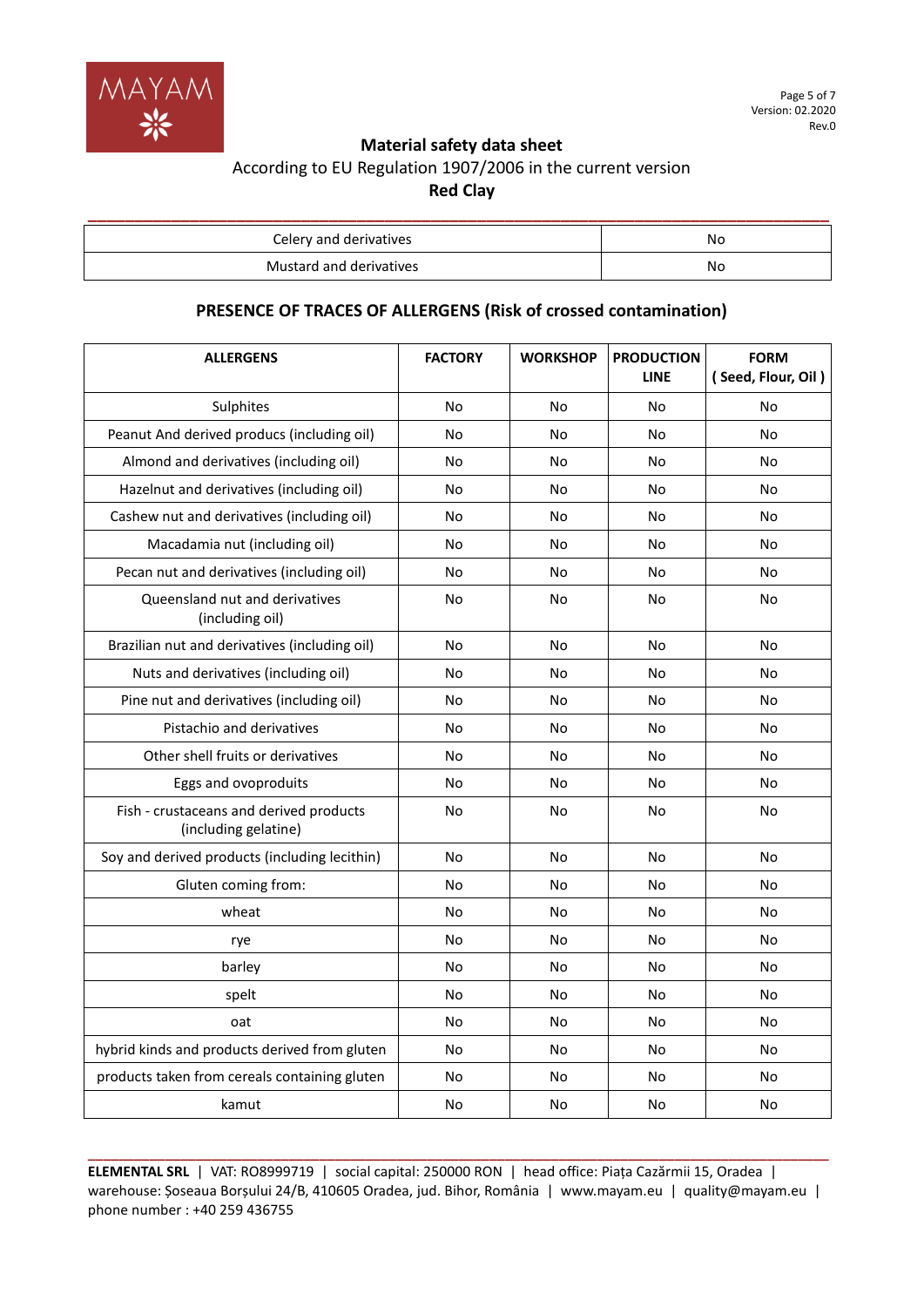

# According to EU Regulation 1907/2006 in the current version **Red Clay**

| milk                                                                     | No | No | No | No |
|--------------------------------------------------------------------------|----|----|----|----|
| Dairy products including lactose, any other<br>product derived from milk | No | No | No | No |
| Sesame and derivatives (including oil)                                   | No | No | No | No |
| Lupine and derivatives                                                   | No | No | No | No |
| Celery and derivatives                                                   | No | No | No | No |
| Mustard and derivatives                                                  | No | No | No | No |

### **PARTICULAR RISK : PEANUT**

None

#### **GENETICALLY MODIFIED ORGANISM**

None

# **COSMETIC ALLERGENS ( Directive 2003/15/CE )**

| n° | N° CAS         | <b>USUAL NAME</b>        | <b>SUBSTANCE</b>                                             | <b>INCI NAME</b>                                             | <b>PRESENCE</b> |
|----|----------------|--------------------------|--------------------------------------------------------------|--------------------------------------------------------------|-----------------|
| 1  | 122-40-7       | Jasmonal                 | 2-Benzylidèneheptanal                                        | 2-Benzylidèneheptanal                                        | No              |
| 2  | 100-51-6       | Benzyl Alcohol           | Alcool Benzylique                                            | Benzyl Alcohol                                               | No              |
| 3  | 104-54-01      | Alc Cinnamique           | Alcool Cinnamylique                                          | Cinnamyl Alcohol                                             | No              |
| 4  | 5392-40-5      | Citral                   | Citral                                                       | Citral                                                       | No              |
| 5  | $97 - 53 - 0$  | Eugénol                  | Eugénol                                                      | Eugenol                                                      | No              |
| 6  | 107-75-5       | Hysimal (mélang)         | 7-Hydroxycitronellal                                         | Hydroxycitronellal                                           | No              |
| 7  | $97 - 54 - 1$  | Isoeugénol               | Isoeugénol                                                   | Isoeugenol                                                   | No              |
| 8  | 101-85-9       |                          | 2-pentyl-3Phenylprop-2-ène-1-ol                              | 2-pentyl-3Phenylprop-2-ène-1-ol                              | No              |
| 9  | 118-58-1       | <b>Benzyl Salicylate</b> | Salicylate de Benzyle                                        | <b>Benzyl Salicylate</b>                                     | No              |
| 10 | 104-55-2       | Cinnamaldéhyde           | Cinnamaldéhyde                                               | Cinnamal                                                     | No              |
| 11 | $91 - 64 - 5$  | Coumarine                | Coumarine                                                    | Coumarin                                                     | No              |
| 12 | $106 - 24 - 1$ | Géraniol                 | Géraniol                                                     | Geraniol                                                     | No              |
| 13 | 31906-04-4     | Lyral                    | 4-(4-Hydroxy-4-méthyl pentyl)<br>cyclohex-3-ène carbaldéhyde | 4-(4-Hydroxy-4-méthyl pentyl)<br>cyclohex-3-ène carbaldéhyde | <b>No</b>       |
| 14 | 105-13-5       |                          | Alcool4-methoxy<br>benzylique                                | 4-Methoxybenzyl Alcohol                                      | No              |
| 15 | 103-41-3       |                          | Cinnamate de Benzyle                                         | Benzyle Cinnamate                                            | No              |
| 16 | 4602-84-0      | Farnesol                 | Farnesol                                                     | Farnesol                                                     | No              |

**ELEMENTAL SRL** | VAT: RO8999719 | social capital: 250000 RON | head office: Piața Cazărmii 15, Oradea | warehouse: Șoseaua Borșului 24/B, 410605 Oradea, jud. Bihor, România | www.mayam.eu | quality@mayam.eu | phone number : +40 259 436755